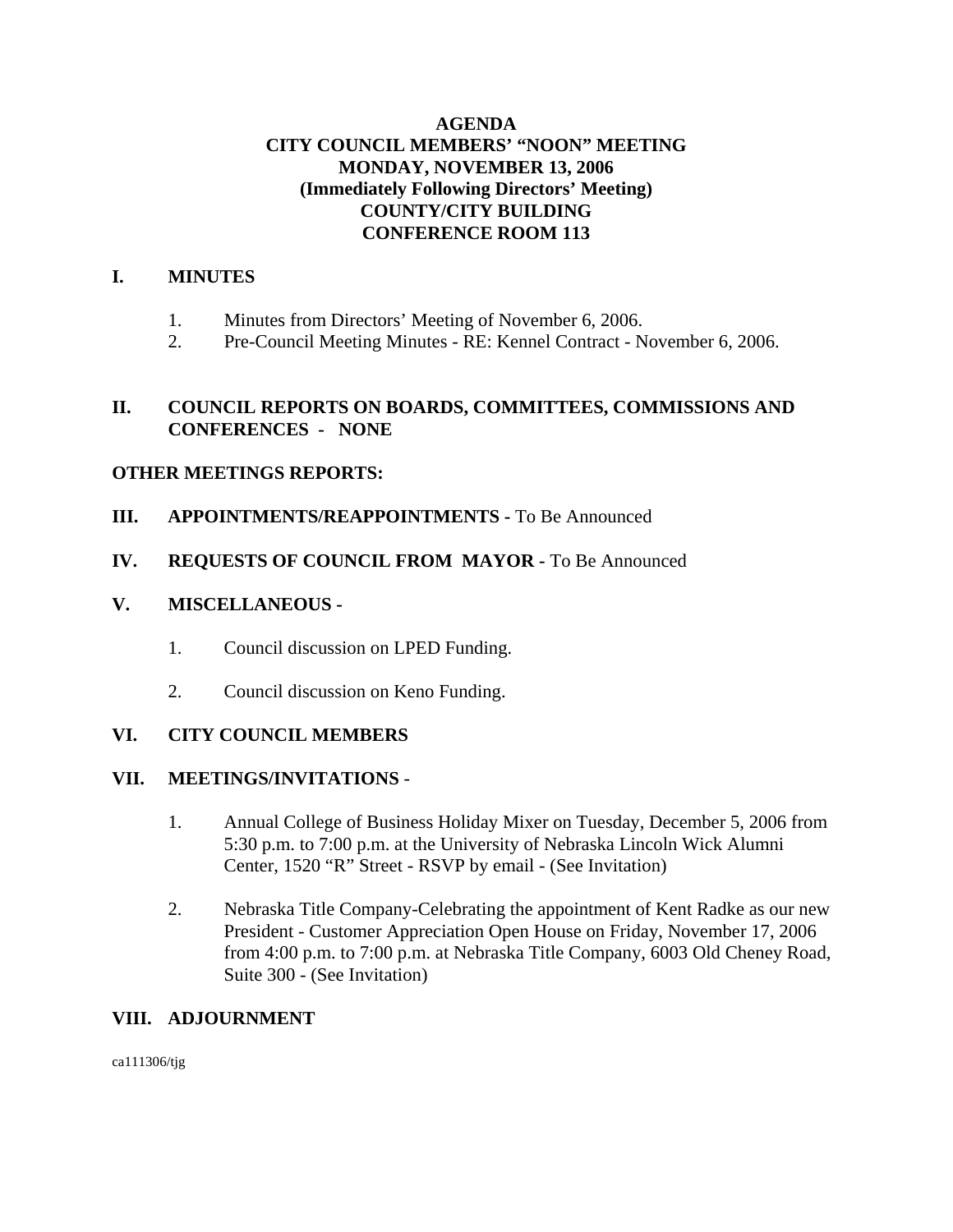## **MINUTES CITY COUNCIL MEMBERS' "NOON" MEETING MONDAY, NOVEMBER 13, 2006 (Immediately Following Directors' Meeting) COUNTY/CITY BUILDING CONFERENCE ROOM 113**

**Council Members Present:** Patte Newman, Chair; Dan Marvin, Vice-Chair; Jonathan Cook, Robin Eschliman, Annette McRoy, Ken Svoboda.

## **Council Member Absent:** Jon Camp

**Others Present:** Mark Bowen, Ann Harrell, Rick Hoppe, Mayor's Office; Dana Roper, City Attorney; Tammy Grammer, City Council Staff; Deena Winter, Lincoln Journal Star Representative; and Coby Mach, LIBA.

## **Location Announcement of the Nebraska Open Meetings Act: A Copy of the Nebraska Open Meetings Act is Located on the Wall at the Rear of this Room**

## **I. MINUTES**

- 1. Minutes from Directors' Meeting of November 6, 2006.
- 2. Pre-Council Meeting Minutes RE: Kennel Contract November 6, 2006.

Chair Patte Newman, by acclamation of the Chair, approved the minutes. No objections were offered.

# **II. COUNCIL REPORTS ON BOARDS, COMMITTEES, COMMISSIONS AND CONFERENCES - NONE**

**OTHER MEETINGS REPORTS:** - Mr. Svoboda reported had our Nebraska Innovation Zone Commission Visioning Session last Thursday and it was a very good visioning session. We had 22 members attend, not a whole lot of Commissioner members, although, we had a quorum. We talked about some Legislative issues, we talked about how we're moving forward and we have decided at this point we're going to come back to the Legislature and look for numerous grants to try to do a Comprehensive Plan for the Commission. They're assuming that it's going to possibly take about a half of million dollars to do because they want to do an Environmental Caring Capacity Study in this as well which is probably the more expensive portion of that half of million dollar budget. So, we are going to be doing a Comprehensive Plan, we just need to find the budget to do it.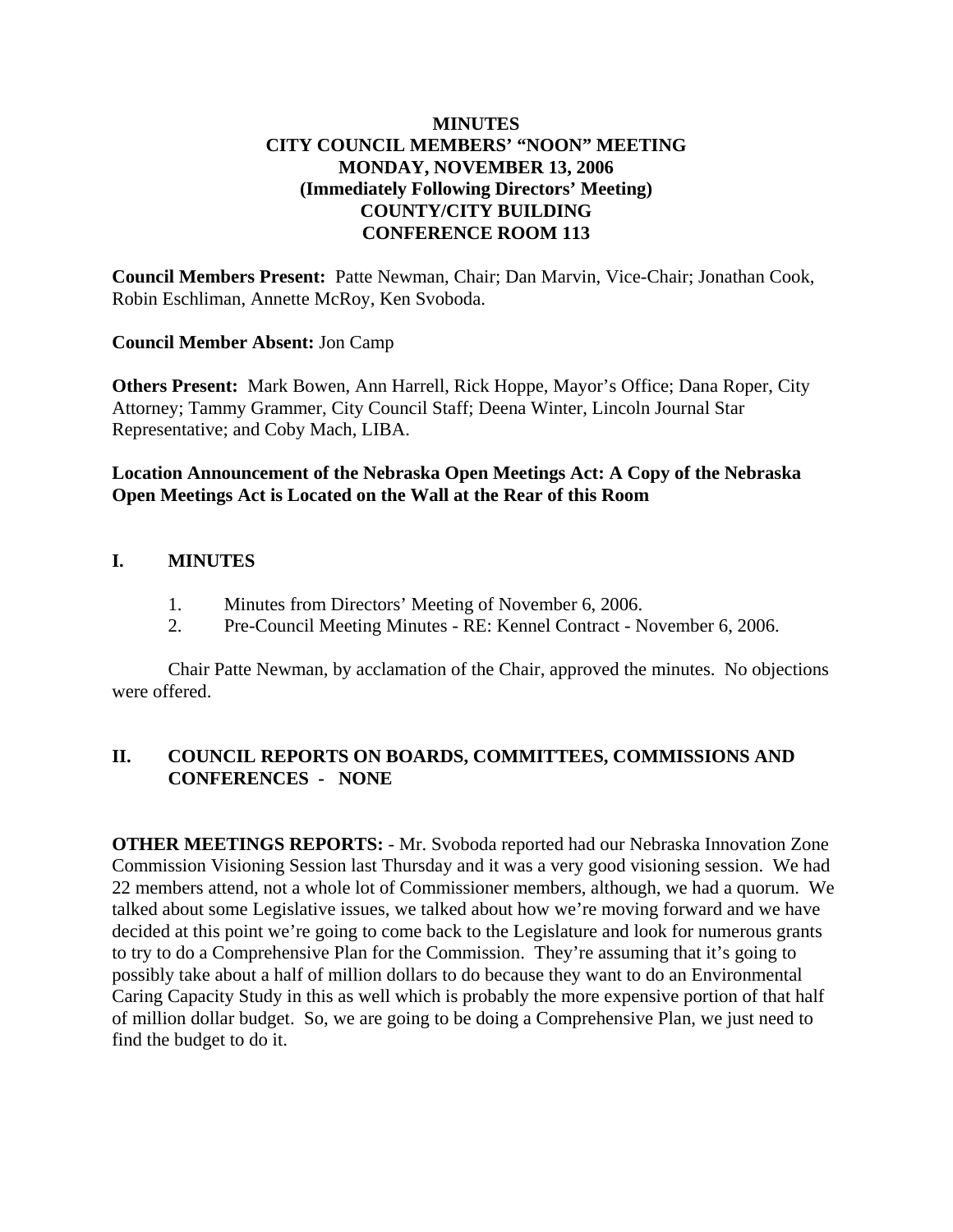Ms. Newman noted everyone here knows that we met with the Omaha City Council last Wednesday. Mr. Svoboda commented I thought it was probably the best meeting that we have had, I thought last year's meeting was productive that we hosted, but I think this one was probably the most productive from both sides. I thought it was a very good meeting, so thank you to the Mayor's Office for putting it together. Ms. Newman commented we also had a tour of the Holland Center and Dan (Marvin) was impressed that 85% was private money. Mr. Marvin commented I was impressed that they passed the bond issue too.

#### **III. APPOINTMENTS/REAPPOINTMENTS -** Rick Hoppe had none to report.

#### **IV. REQUESTS OF COUNCIL FROM MAYOR -**

#### **MARK BOWEN -**

Mark Bowen commented only in addition to what Ken (Svoboda) was talking about the I-80 Commission, they are having their summit later this week. Mr. Svoboda stated the I-80 Summit is Thursday morning at the National Guard Camp in Ashland. The I-80 Commission is hosting it, so we will have the majority of our commissioners there but this is more from the private sector side, so there will be a number of individuals sitting on the panel that will be of the private sector. It should be a really good discussion.

#### **V. MISCELLANEOUS -**

- 1. Council discussion on LPED Funding. Mr. Marvin stated on the LPED funding you know we all voted for increase funding towards LPED that meant some kind of contract update renewal. Ken, Mark and I have met with the Chamber and I think we are on a time-line where we might get it going the first of December or wrapping it up before the end of the year. Mr. Marvin indicated to Robin (Eschliman) that we have implemented some of your benchmark ideas.
- 2. Council discussion on Keno Funding. Mr. Marvin stated Patte (Newman) and I have been working on the keno funding. I handed out the Interlocal Agreement from 1992, keno has been in effect since 1993. There is a subsection in it called 'Monitoring Committee' which says "The City and County will form a Monitoring Committee consisting of two City Council members, two County Commissioners, and the Mayor. The Monitoring Committee annually will review the financial impact upon the services both parties provide the citizens of the City and County. The Monitoring Committee will also review the proceeds split to ensure the split is equitable. The Monitoring Committee will meet as often as its members deem necessary "and the keyword is 'equitable'. According to our last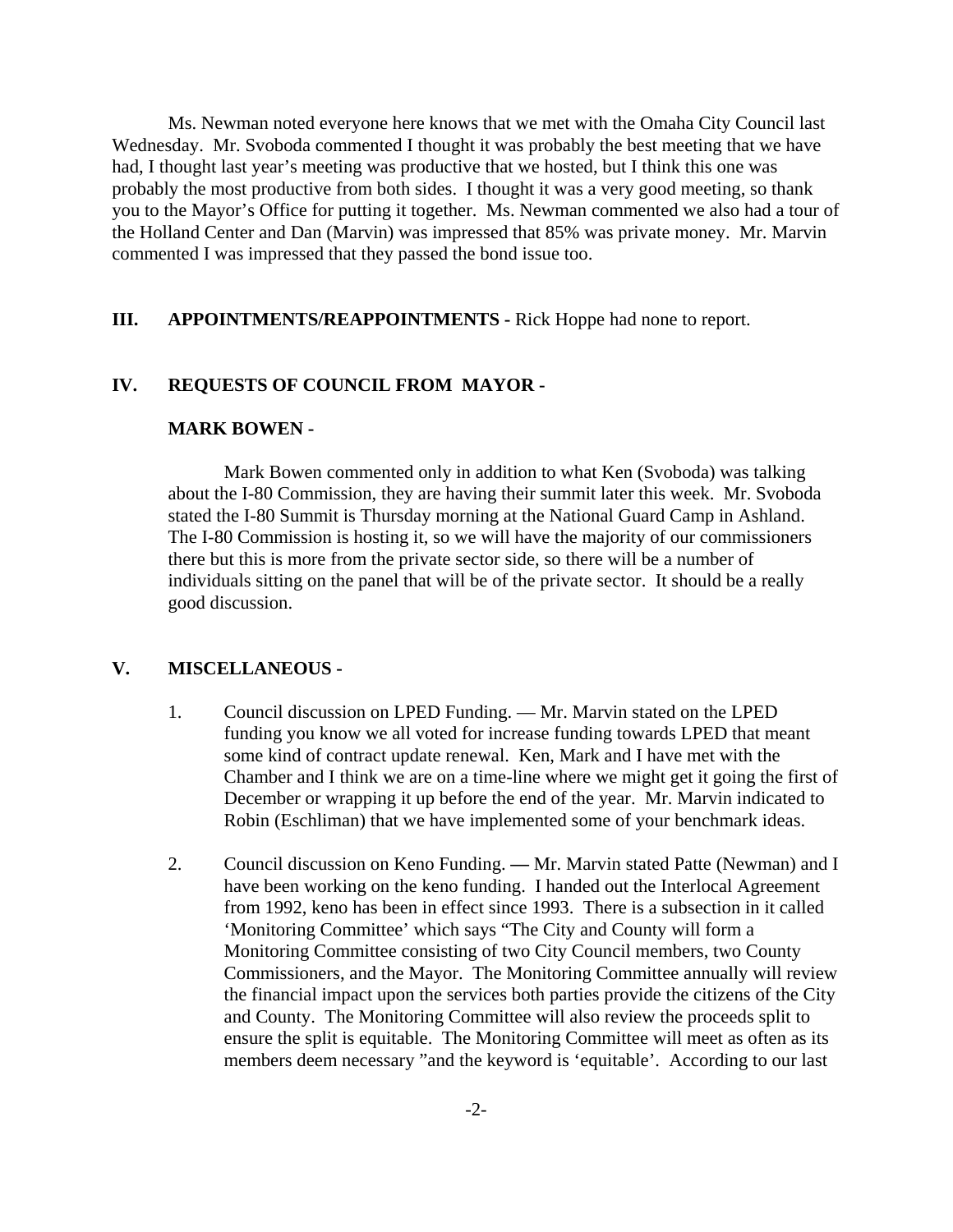meeting in 14 years there has never been a meeting of the Monitoring Committee, so we have never been able to ensure that the split is equitable. The current stream of revenue comes from keno sites located within the City of Lincoln at 99.7% and .3% from one keno site outside the City of Lincoln which is "Merle's" and "Merle's" is up for sale. The way it's disbursed out to the entities is 70% of it goes to the City of Lincoln and 30% goes to the County. We discussed with the County whether that's an equitable arrangement and I think they all seemed to think it was very equitable. Mr. Marvin commented Patte and I were not particularly of that mind and the way we left the meeting was that we wanted to individually visit with other Council members to see if they can come to terms with what they think is equitable. Then we would make our proposal to the two County Commissioners on that board and share with them what we define as equitable and if we can't come to a meeting of the minds on it, then I think the other alternative would be to dissolve the Interlocal and both parties go their own way. Mr. Cook commented if we dissolve the interlocal the keno of revenue comes in according to the split talked about of 99.7% to the City and .3% to the County. Ms. Newman and Mr. Marvin replied yes. Dana Roper responded I think so. Mr. Marvin commented I think that's an extreme measure, we've got a lot of cooperation between the City and the County in the past on other things. Ms. McRoy commented that may be an extreme option, I would worry about the work the City and County does on the Joint Budget Committee which funds the City's primary involvement between the services that comes from keno funds and the bulk of the money actually comes from the County and they administer it. So, that's something else to keep in mind as we're going down this path, noting part of the City share is for Parks & Recreations, Library, and Human Services. If we dissolve anything we might lose some of the Human Services money that we get from the County. Mark Bowen stated both the City and County put in shares towards Human Services indicating this is the remaining money. Ms. McRoy commented off the top. Mr. Bowen responded I think the Human Services money comes off the top before the split occurs, asking Dana (Roper) if that's correct. Mr. Roper answered yes. Ms. Newman commented we'll keep working on it. Mr. Bowen noted we are trying to have a second meeting organized for early December. Mr. Marvin stated so I would like informal feedback from Council members as to what they think the word equitable is.

#### **VI. CITY COUNCIL MEMBERS** -

#### **JON CAMP - ABSENT**

#### **JONATHAN COOK - NO COMMENTS**

#### **ROBIN ESCHLIMAN - NO COMMENTS**